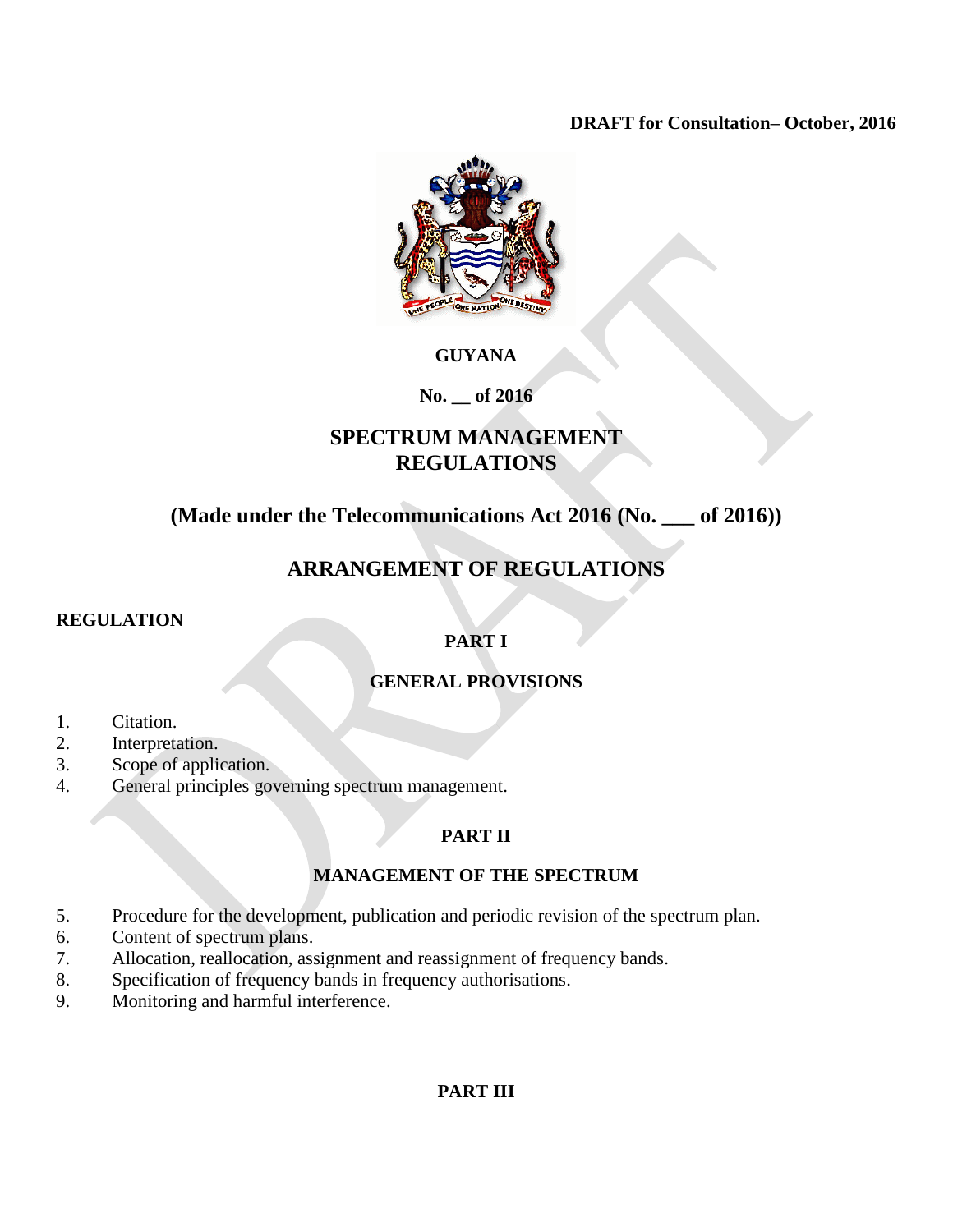# **ENFORCEMENT, OFFENSES AND PENALTIES**

- 10. Prohibitions.<br>11. Issuance of di
- 11. Issuance of directions.<br>12. Inspection.
- 12. Inspection.<br>13. Penalty for
- **13. Penalty for violations of Regulations.**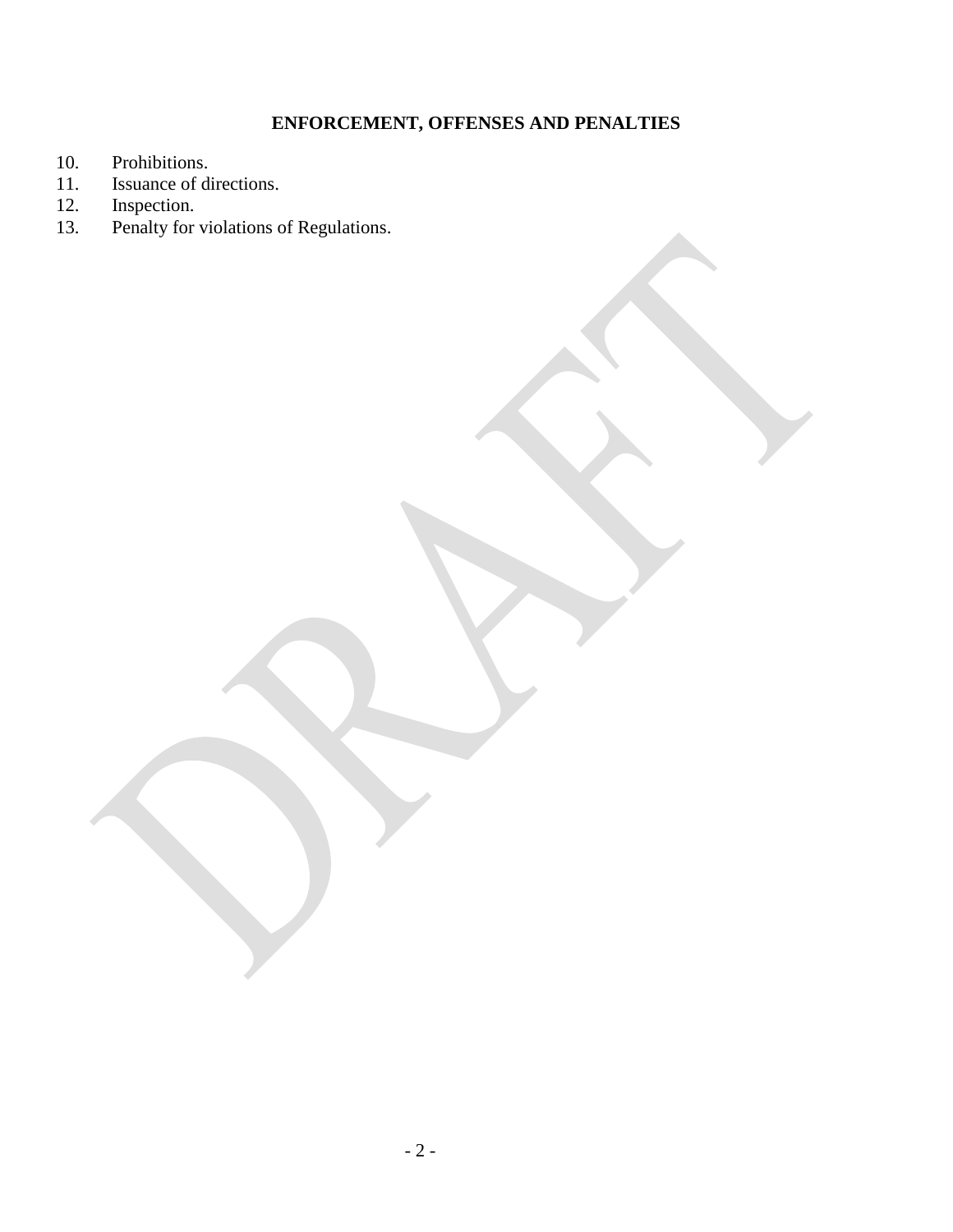# **IN THE EXERCISE OF THE POWERS CONFERRED UPON ME BY SECTION 85 OF THE TELECOMMUNICATIONS ACT 2016 (NO. \_\_\_ OF 2016)**

# **I HEREBY MAKE THE FOLLOWING REGULATIONS:**

### **PART I**

### **GENERAL PROVISIONS**

| <b>Citation.</b>                                                  | 1.                                                                                                                                                                                                                                                                                                                                                                         |     |      | These Regulations may be cited as the Spectrum Management Regulations.                                                                                                                                                                                                                                                                                                                                                        |  |  |  |
|-------------------------------------------------------------------|----------------------------------------------------------------------------------------------------------------------------------------------------------------------------------------------------------------------------------------------------------------------------------------------------------------------------------------------------------------------------|-----|------|-------------------------------------------------------------------------------------------------------------------------------------------------------------------------------------------------------------------------------------------------------------------------------------------------------------------------------------------------------------------------------------------------------------------------------|--|--|--|
| Interpretation.                                                   | 2.                                                                                                                                                                                                                                                                                                                                                                         | (1) |      | In these Regulations unless the context otherwise requires-                                                                                                                                                                                                                                                                                                                                                                   |  |  |  |
|                                                                   |                                                                                                                                                                                                                                                                                                                                                                            |     |      | "channelling plan" means a plan for the division of the spectrum within a<br>particular band among potential users;                                                                                                                                                                                                                                                                                                           |  |  |  |
| No. __ of 2016                                                    |                                                                                                                                                                                                                                                                                                                                                                            |     | Act. | "Licensing and Frequency Authorisation (Telecommunications)<br>Regulations" means the regulations governing the issuance of<br>licences, exemptions, frequency authorisations, and other<br>certifications and permits, promulgated by the Minister under the                                                                                                                                                                 |  |  |  |
|                                                                   |                                                                                                                                                                                                                                                                                                                                                                            | (2) |      | With respect to any term used in these Regulations and not defined<br>herein, such term shall have the definition provided in section 2.                                                                                                                                                                                                                                                                                      |  |  |  |
| Scope of<br>application.                                          | 3.                                                                                                                                                                                                                                                                                                                                                                         |     |      | These Regulations apply to the management of the use of the spectrum in<br>Guyana and to the use the spectrum and radiocommunication equipment by any person.                                                                                                                                                                                                                                                                 |  |  |  |
| <b>General principles</b><br>governing<br>spectrum<br>management. | $\overline{4}$ .<br>spectrum is a valuable public resource.                                                                                                                                                                                                                                                                                                                | (1) |      | The Agency shall manage and allocate the spectrum in order to<br>promote the economic and orderly utilisation of frequencies for the operation of<br>telecommunications networks and the provision of telecommunications services, and for<br>the operation of broadcasting networks and the provision of broadcasting services; to<br>recover the cost incurred in the management of the spectrum; and to recognise that the |  |  |  |
|                                                                   | (2)<br>In the exercise of its functions under sections 44 and 45 and these<br>Regulations, including allocating, reallocating and monitoring the use of the spectrum and<br>frequencies bands, developing, publishing and amending the spectrum plan, and taking<br>appropriate steps to detect and prevent harmful interference, the Agency shall take into<br>account -- |     |      |                                                                                                                                                                                                                                                                                                                                                                                                                               |  |  |  |
|                                                                   |                                                                                                                                                                                                                                                                                                                                                                            |     | (a)  | the objectives and provisions of the Act;                                                                                                                                                                                                                                                                                                                                                                                     |  |  |  |
|                                                                   |                                                                                                                                                                                                                                                                                                                                                                            |     | (b)  | the impact of the spectrum plan on existing and future use<br>and availability of the spectrum;                                                                                                                                                                                                                                                                                                                               |  |  |  |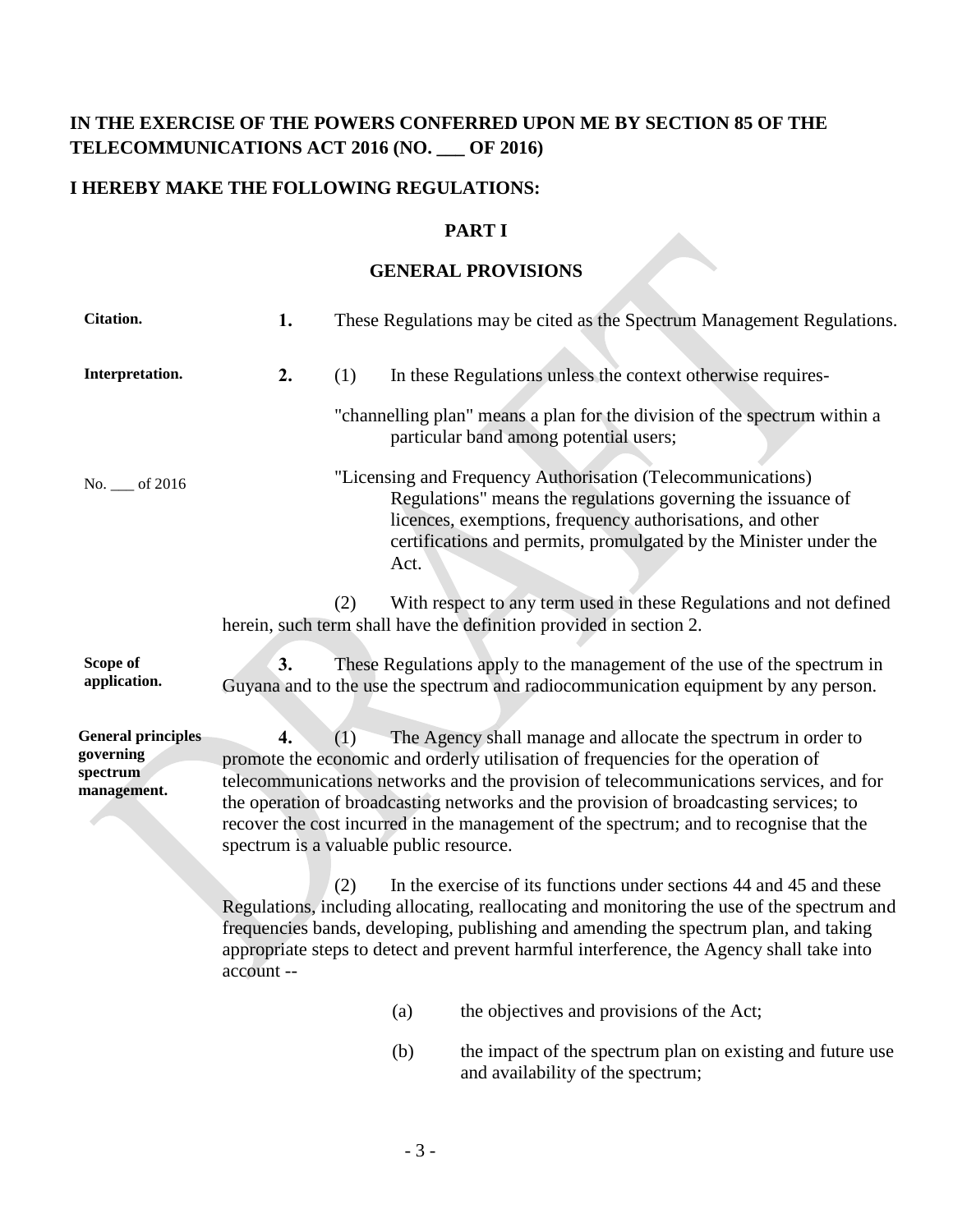- (c) the efficient use of the spectrum;
- (d) any applicable international, regional and bilateral agreements, standards and arrangements, the ITU Treaties and other agreements or commitments to which Guyana is a party or has otherwise adopted as legally binding upon it;
- (e) the overriding public interest in the efficient utilisation of the spectrum for the purpose of various public telecommunications services, broadcasting services, and private telecommunications services;
- (f) the impact of any allocation, reallocation, assignment or reassignment on the legitimate interests of potentiallyaffected authorisation holders with regard to use of the spectrum, and the public;
- (g) the impact, if any, on competitive conditions in any market relevant to use of the spectrum; and
- (h) any other relevant factors, having regard to the circumstances of the case, as the Minister or the Agency may determine.

(3) In developing the spectrum plan and in coordinating the allocation and reallocation of frequency bands, the Agency shall consult bilaterally, regionally and internationally as it deems necessary and appropriate and shall take into account the decisions of the World Radiocommunication Conference.

#### **PART II**

#### **MANAGEMENT OF THE SPECTRUM**

**Procedure for the development, publication and periodic revision of the spectrum plan.**

**5.** (1) Pending the adoption and publication of the spectrum plan pursuant to section 44 and this paragraph, the frequency allocation tables and frequency band plans established by the National Frequency Management Unit prior to the appointed day, and any changes to such tables and plans made by the Agency with the approval of the Minister after the appointed day, but before the adoption and publication of the spectrum plan, shall operate as the spectrum plan with the same force and effect as if they had been adopted and published under the Act and these Regulations.

(2) The Agency shall, within the six months following the appointed day, develop a proposed spectrum plan and --

(a) submit the proposed spectrum plan to the Minister for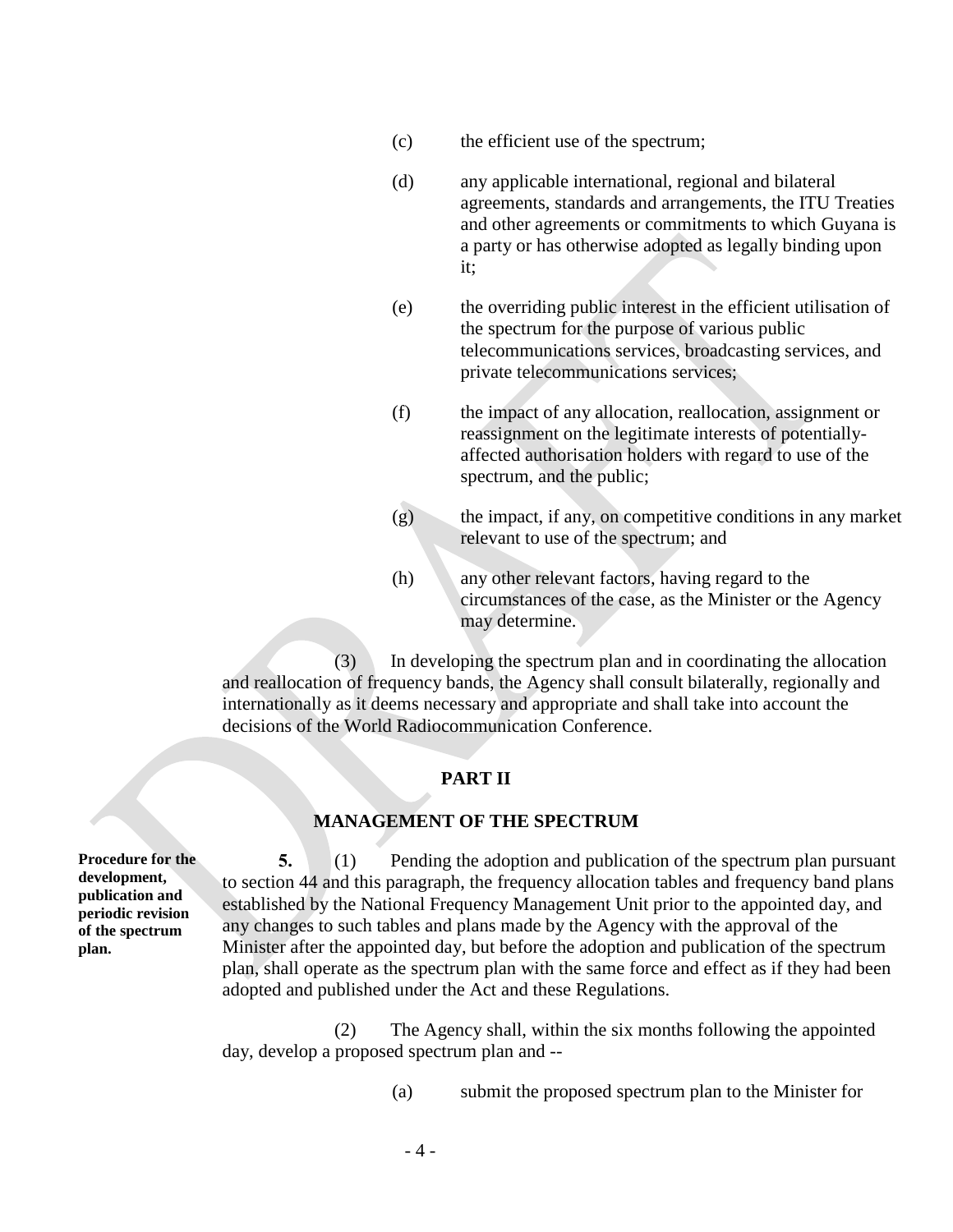review;

- (b) make any revisions to the proposed spectrum plan required by the Minister; and
- (c) after approval of the proposed spectrum plan by the Minister, publish such proposed plan in the *Official Gazette* and state the period during which operators, service providers and other interested persons may submit written comments to the Agency on the proposed spectrum plan, which period shall be not less than twenty-eight days from the date of the publication in the *Official Gazette*.

(3) Any operator or service provider likely to be affected by the proposed spectrum plan and other interested persons may submit written comments to the Agency on any matter related to the proposed spectrum plan within the time period established in the notice in the *Official Gazette* under subparagraph (2)(c).

(4) The Agency may request in writing from any operator or service provider or any other person likely to be affected by the proposed spectrum plan any information which it reasonably requires for the development or finalisation of the spectrum plan, and the operator, service provider, and other affected person shall provide such information within twenty-one days of its receipt of the Agency's written request to do so.

(5) Copies of written comments submitted to the Agency pursuant to subparagraph (3) shall be available from the Agency to any operator, service provider, or other person likely to be affected by the proposed spectrum plan, upon written request and the payment, in cash or other immediately available funds, of the administrative costs for photocopying such comments.

(6) Within thirty days following the end of the comment period provided for under subparagraph (3), the Agency shall hold a public hearing at which any operator and service provider subject, or likely to be subject, to the proposed spectrum plan, and any other person likely to be affected by it, may present their views on the proposed plan.

(7) The Agency shall take the written submissions made in accordance with subparagraph (3) and any additional views presented under subparagraph (6) into account in further developing and finalising the spectrum plan.

(8) The Agency shall finalise the spectrum plan within the two months following the public hearing provided for in subparagraph 6 and submit it to the Minister for his approval.

(9) Within fourteen days following the approval of the spectrum plan by the Minister, the Agency shall --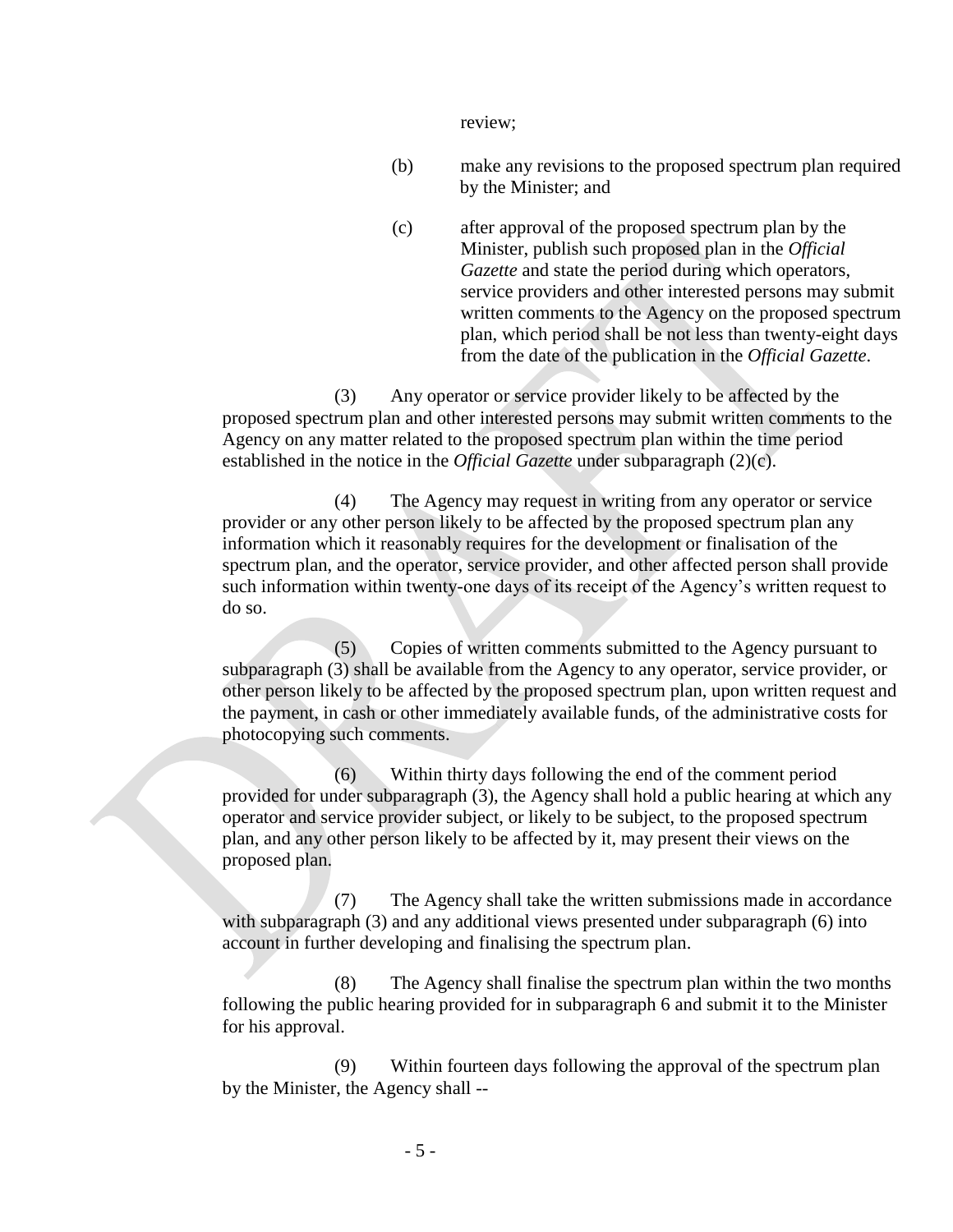- (a) publish the spectrum plan in the *Official Gazette*, and the spectrum plan shall take effect on the date of such publication;
- (b) make the spectrum plan available for public scrutiny at its offices; and
- (c) post the spectrum plan on its website.

(10) The Agency shall monitor the trends and developments in the use of the spectrum in Guyana and regionally and internationally and, in the same manner provided for in subparagraphs (2) through (9) *mutatis mutandis*, may amend the spectrum plan from time to time, including for the purpose of incorporating any new allocations and reallocations of frequency bands for uses other than as provided in the then-existing spectrum plan.

**Content of spectrum plans.**

- **6.** Every proposed and final spectrum plan shall include --
	- (a) a table of frequency allocations indicating
		- (i) the allocation of the frequency bands in the spectrum to the various radiocommunication services in Guyana, based on the International Table of Frequency Allocations approved from time to time by the World Radiocommunication Conference convened by the International Telecommunication Union, and reflecting national requirements and priorities and consistent with any applicable international, regional and bilateral agreements, standards and arrangements, and other agreements or commitments to which Guyana is a party or has otherwise adopted as legally binding upon it;
		- (ii) the radiocommunication services for which each frequency band may be used and, where the band is allocated for use by more than one radiocommunication service, which radiocommunication services are designated as primary radiocommunication services and which are designated as secondary radiocommunication services;
		- (iii) where applicable, the conditions of use of a frequency band, to ensure efficient use of the spectrum and the prevention of interference among radiocommunication services;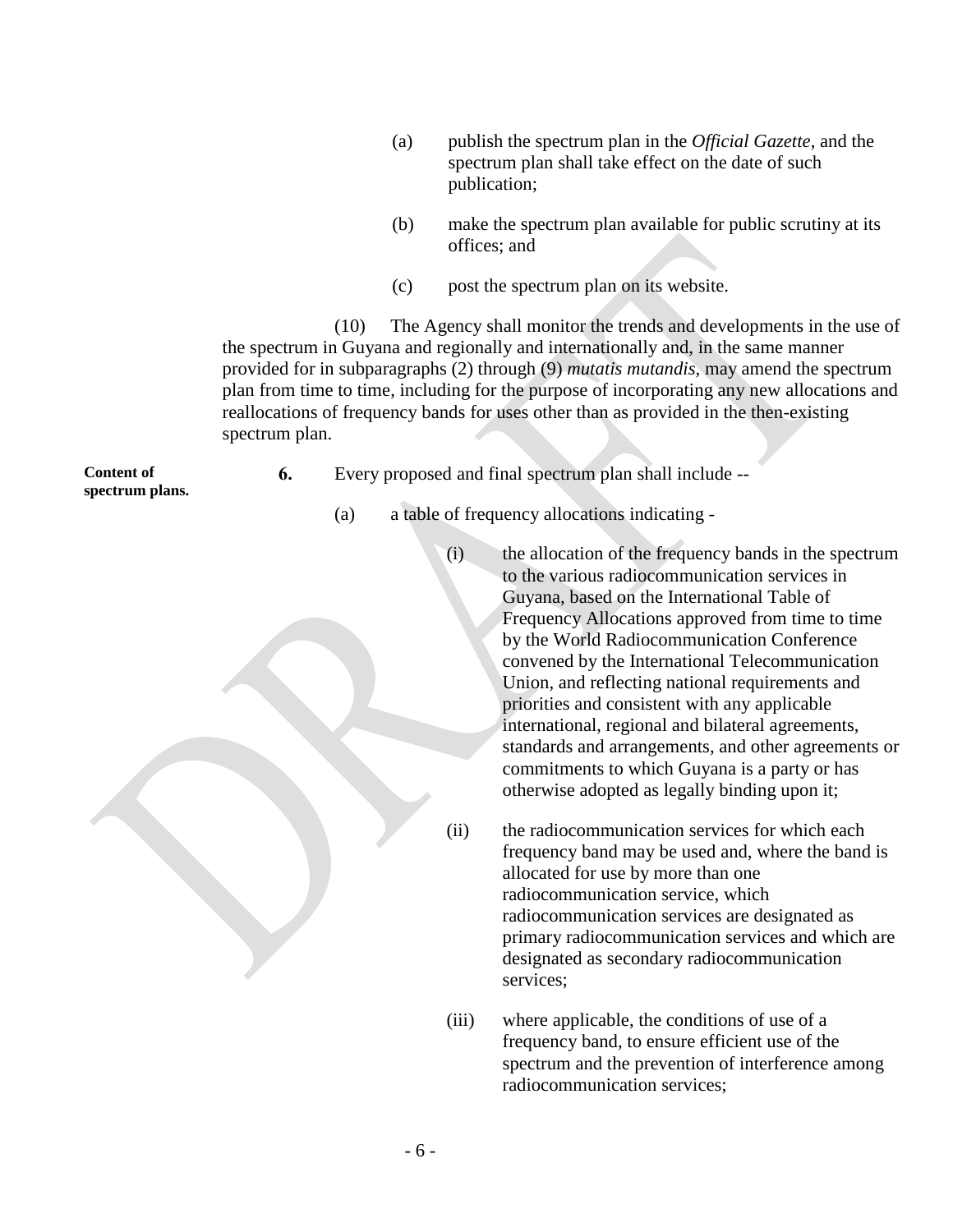|               |     | (iv)            | whether the use of a frequency band for a<br>radiocommunication service is subject to the<br>condition that such radiocommunication service<br>may not claim protection from harmful interference<br>caused by another radicommunication service;                               |
|---------------|-----|-----------------|---------------------------------------------------------------------------------------------------------------------------------------------------------------------------------------------------------------------------------------------------------------------------------|
|               | (b) | authorisation;  | pursuant to section $30(11)$ , the identification of the<br>radiocommunication services or purposes for which a frequency<br>band may be used without the requirement of a frequency                                                                                            |
|               | (c) |                 | the identification of frequency bands that are available for shared<br>use, and those that are, or will be, authorised on an exclusive basis;                                                                                                                                   |
|               | (d) |                 | the frequency bands that are reserved for Government use,<br>including use by the Guyana Police Force, the Guyana Defence<br>Force and civil aviation, harbour and maritime authorities;                                                                                        |
|               | (e) |                 | where appropriate, a channelling plan for any given frequency band;                                                                                                                                                                                                             |
|               | (f) |                 | arrangements for visitors to Guyana to use radiocommunication<br>equipment for demonstration, testing and other short-term purposes<br>that have been authorised by the Minister;                                                                                               |
| No. _ of 2016 | (g) |                 | policies on the length of the term for which frequency<br>authorisations will be valid, subject to the term limitations in the<br>Licensing and Frequency Authorisation (Telecommunications)<br>Regulations, and on the reassignment of frequency bands;                        |
| No. 6 2016    | (h) |                 | the procedures to be followed, and the criteria to be applied, by the<br>Agency in making recommendations to the Minister on applications<br>for frequency authorisations, not inconsistent with the Licensing<br>and Frequency Authorisation (Telecommunications) Regulations; |
| No. 6 2016    | (i) | Regulations, -- | to the extent not otherwise provided for in or pursuant to the<br>Licensing and Frequency Authorisation (Telecommunications)                                                                                                                                                    |
|               |     | (i)             | authorisation for the use of frequency bands by<br>requests for proposals, auction, tender, at fixed prices<br>or on the basis of stated criteria;                                                                                                                              |

- (ii) the procedures that the Minister shall follow in deciding whether to grant or deny frequency authorisations; and
- (iii) any charges to be paid to the Agency for the use of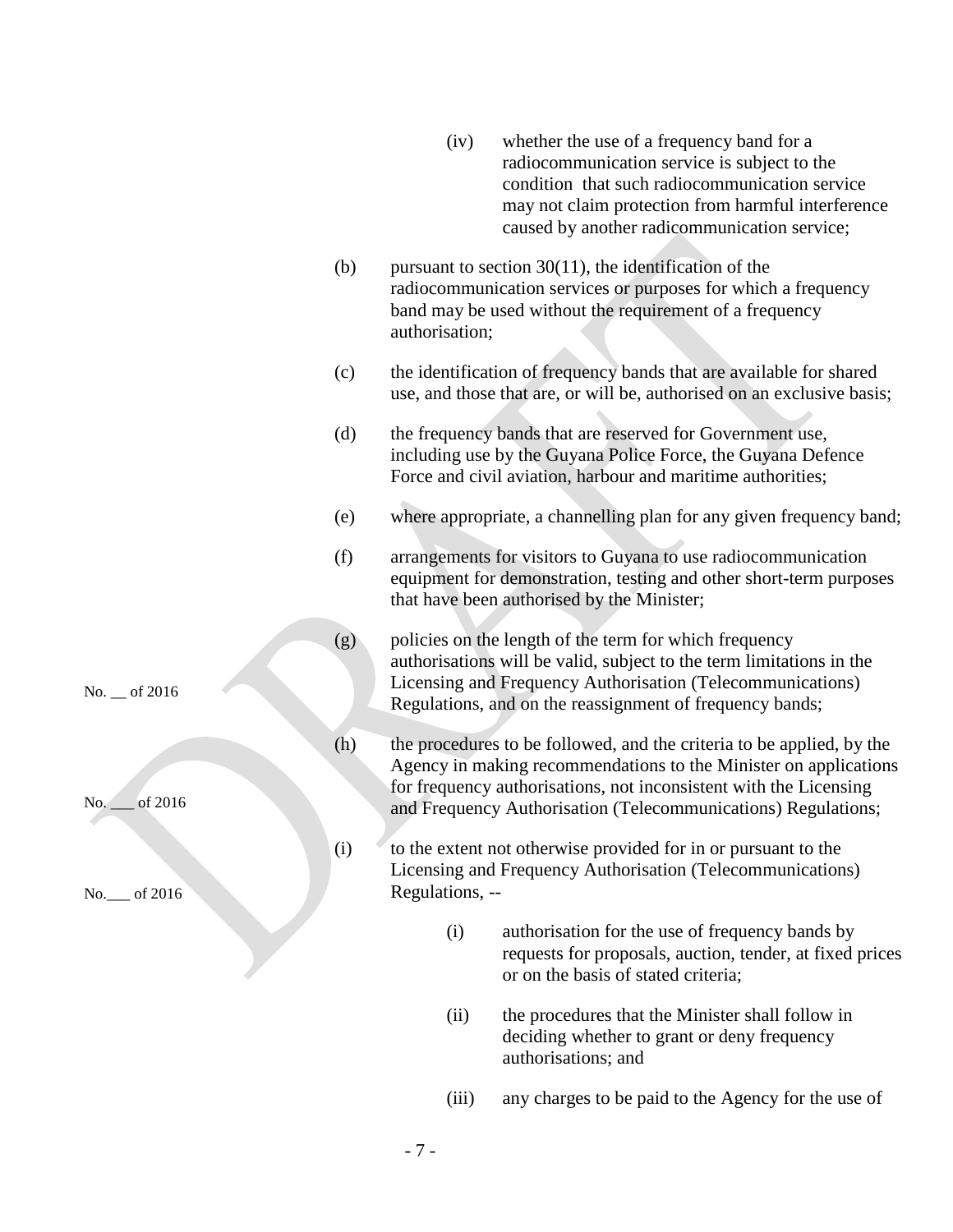the spectrum on the award of frequency authorisations and on a periodic basis, in addition to any fees payable to the Agency.

**7.** (1) Subject to subparagraph (2)(a) and the other provisions of these Regulations, and notwithstanding any frequency authorisation granted by the Minister under the Act or any authorisation to use the spectrum granted by any governmental authority (including the National Frequency Management Unit) under any other written law, the Agency may, with the approval of the Minister and in accordance with any spectrum plan then in effect, allocate, reallocate, assign and reassign any frequency band.

(2) In the allocation, reallocation, assignment and reassignment of frequency bands, the Agency shall --

- (a) give priority to the needs of the Government in respect of matters of national security and public order; and
- (b) with regard to frequency bands for radiocommunication services that use satellite systems, ensure that access to space segment is made available on a non-discriminatory and equitable basis.

(3) The Agency, with the approval of the Minister, may limit the number of frequency authorisations for a given frequency band, or determine that any specified portion of the spectrum shall be assigned on an exclusive or a shared basis, to ensure the efficient use and management of the spectrum.

(4) (a) Where the Agency has determined in accordance with section 45 and these Regulations that frequency bands are to be allocated or reallocated, it shall publish a notice thereof in the *Official Gazette* containing --

- (i) the details of the frequency bands proposed to be allocated or reallocated; and
- (ii) a statement that any person likely to be affected thereby may submit written comments to the Agency within a date that is no less than twenty-eight days from the date of such notice, including comments on the estimated cost to any such person of any reassignment that may result from a proposed allocation or reallocation,

and shall hold a public consultation within the twenty-eight days following the end of the comment period provided for in subparagraph (4)(a)(ii), at which interested person may present their views on the proposed allocation or reallocation.

(b) In finally determining an allocation or reallocation, the Agency and the Minister shall take into account any written comments submitted within

**Allocation, reallocation, assignment and reassignment of frequency bands.**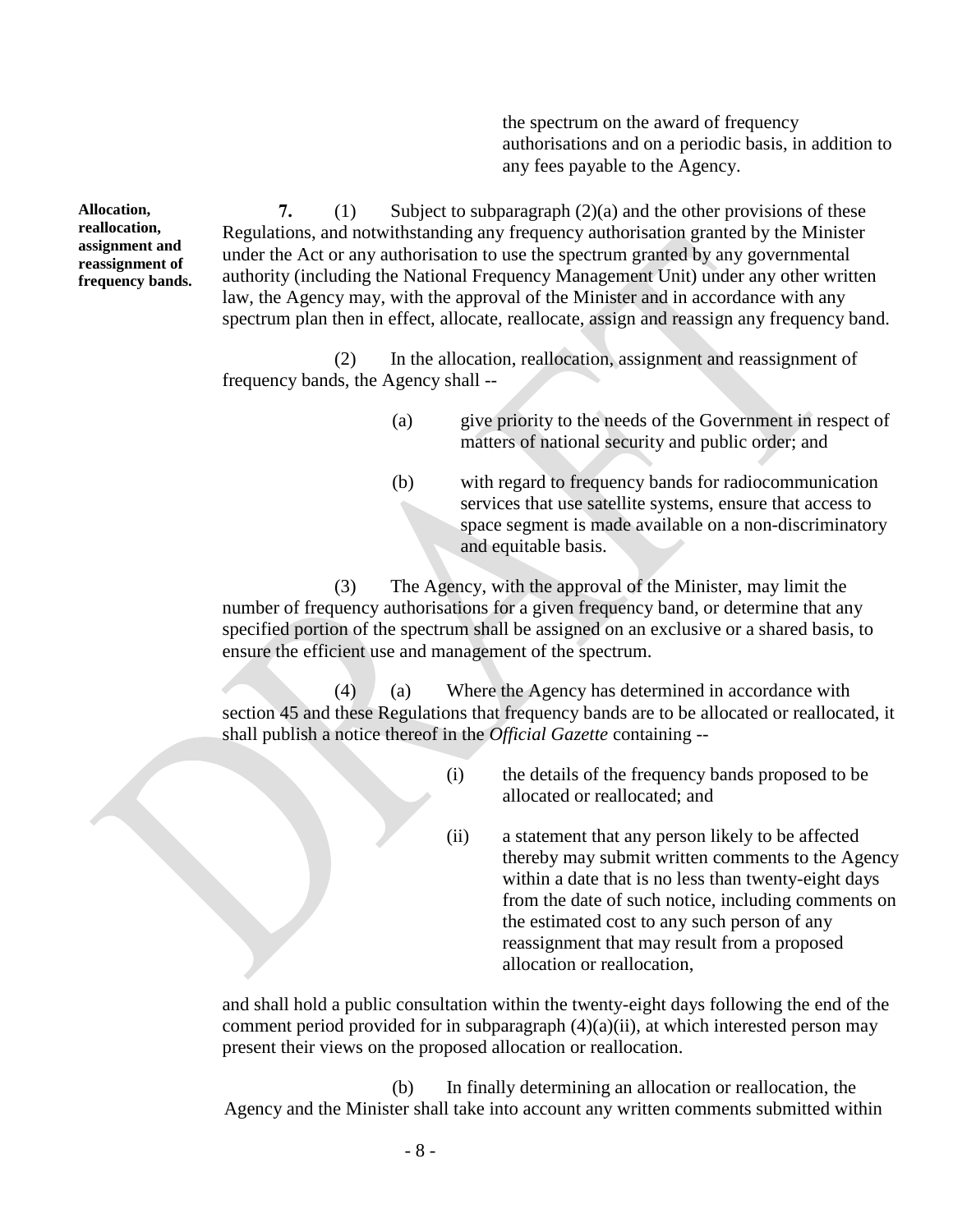|                                                                                                 | consultation provided for in subparagraph (a).                                                                                                                                                                                                              |     |     |       | the period provided for in such notice and any representations made at the public                                                                                                                                                                                                                                           |  |
|-------------------------------------------------------------------------------------------------|-------------------------------------------------------------------------------------------------------------------------------------------------------------------------------------------------------------------------------------------------------------|-----|-----|-------|-----------------------------------------------------------------------------------------------------------------------------------------------------------------------------------------------------------------------------------------------------------------------------------------------------------------------------|--|
| <b>Specification of</b><br>frequency bands in<br>frequency<br>authorisations.<br>No. __ of 2016 | 8.<br>The assignment of frequency bands shall be set forth in frequency<br>(1)<br>authorisations granted pursuant to the Act and, except as provided in section $93(6)(a)$ , the<br>Licensing and Frequency Authorisation (Telecommunications) Regulations. |     |     |       |                                                                                                                                                                                                                                                                                                                             |  |
|                                                                                                 |                                                                                                                                                                                                                                                             | (2) |     |       | In connection with any allocation, reallocation, assignment or<br>reassignment of a frequency band, the Minister, upon the recommendation of the Agency,<br>may amend a frequency authorisation in accordance with section $35(1)(b)(ii)$ or terminate<br>a frequency authorisation in accordance with section $34(1)(f)$ . |  |
|                                                                                                 |                                                                                                                                                                                                                                                             | (3) |     |       | No authorisation holder shall be entitled to compensation for any<br>reassignment of a frequency band or amendment or termination of a frequency<br>authorisation pursuant to the Act and this paragraph 8.                                                                                                                 |  |
| <b>Monitoring and</b><br>harmful<br>interference.                                               | 9.<br>in order to ensure that --                                                                                                                                                                                                                            | (1) |     |       | The Agency shall routinely monitor uses of the spectrum in Guyana                                                                                                                                                                                                                                                           |  |
|                                                                                                 |                                                                                                                                                                                                                                                             |     | (a) |       | authorisation holders use only the frequency bands<br>assigned to them and operate only the radiocommunication<br>equipment for which they are authorised, and comply with<br>the Act, the regulations, and the terms and conditions of<br>their frequency authorisations;                                                  |  |
| No.<br>of 2016                                                                                  |                                                                                                                                                                                                                                                             |     | (b) |       | persons that have not been granted a frequency<br>authorisation do not use the spectrum or operate<br>radiocommunication equipment, except as may be<br>permitted by the Minister by order under section $30(11)$<br>and paragraph 19 of the Licensing and Frequency<br>Authorisation (Telecommunications) Regulations; and |  |
|                                                                                                 |                                                                                                                                                                                                                                                             | (2) | (a) |       | The Agency may operate frequency monitoring stations for -                                                                                                                                                                                                                                                                  |  |
|                                                                                                 |                                                                                                                                                                                                                                                             |     |     | (i)   | monitoring the use of the spectrum and the operation<br>of radiocommunication equipment;                                                                                                                                                                                                                                    |  |
|                                                                                                 |                                                                                                                                                                                                                                                             |     |     | (ii)  | ascertaining whether frequency bands and<br>radiocommunication equipment are being used in<br>accordance with the Act, the regulations, and the<br>terms and conditions of a relevant frequency<br>authorisation; and                                                                                                       |  |
|                                                                                                 |                                                                                                                                                                                                                                                             |     |     | (iii) | carrying out any technical function necessary for                                                                                                                                                                                                                                                                           |  |

fulfilling its functions and the requirements of the Act, the regulations, any other applicable law, the Radio Regulations of the International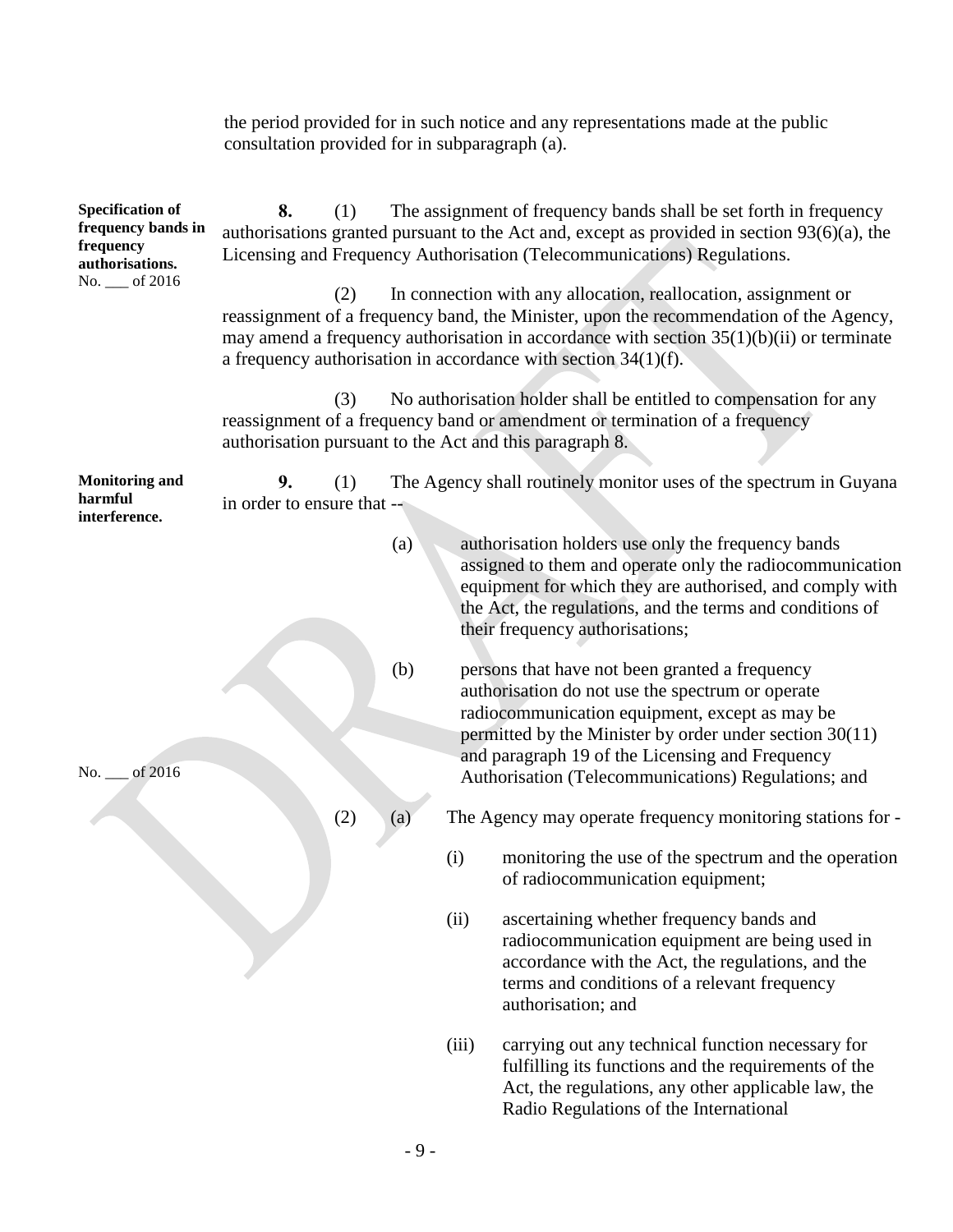Telecommunication Union for the time being in force, and any applicable international, regional and bilateral agreements to which Guyana is a party.

- (b) A frequency monitoring station operated by the Agency shall be exempt from any of the provisions of the Act and these Regulations.
- (3) The Agency may --
	- (a) choose the time and location of its monitoring activities without necessarily notifying any person of any such activity; and
	- (b) respond to specific complaints of unlawful use of the spectrum and of harmful interference or other problems resulting from actual or alleged use or misuse of the spectrum, by taking such measures as it deems necessary, including directly monitoring such actual or alleged use and misuse.
- (4) Where the Agency is of the opinion that --
	- (a) the use of any facility, radiocommunication equipment, terminal equipment or other equipment or apparatus is likely to cause, has caused or is causing harmful interference, whether or not all reasonable steps to minimise harmful interference have been taken; or
	- (b) any other illegal or unauthorised use or misuse of the spectrum, radiocommunication equipment or any other equipment or apparatus is likely to occur or has occurred,

the Agency may, in addition to and not in derogation of any of its powers under the Act, the regulations, or any frequency authorisation, --

- (i) serve notice on the person in possession of or with control over the facility, radiocommunication equipment, terminal equipment or other equipment or apparatus, requiring such person to cease such use within seven days from the date of service of the notice or such earlier time as may be required to avoid harm or other damage to the facilities, radiocommunication equipment, terminal equipment, other equipment or apparatus, or the business, of any other person; and
- (ii) impose limits as to when and how the facility,